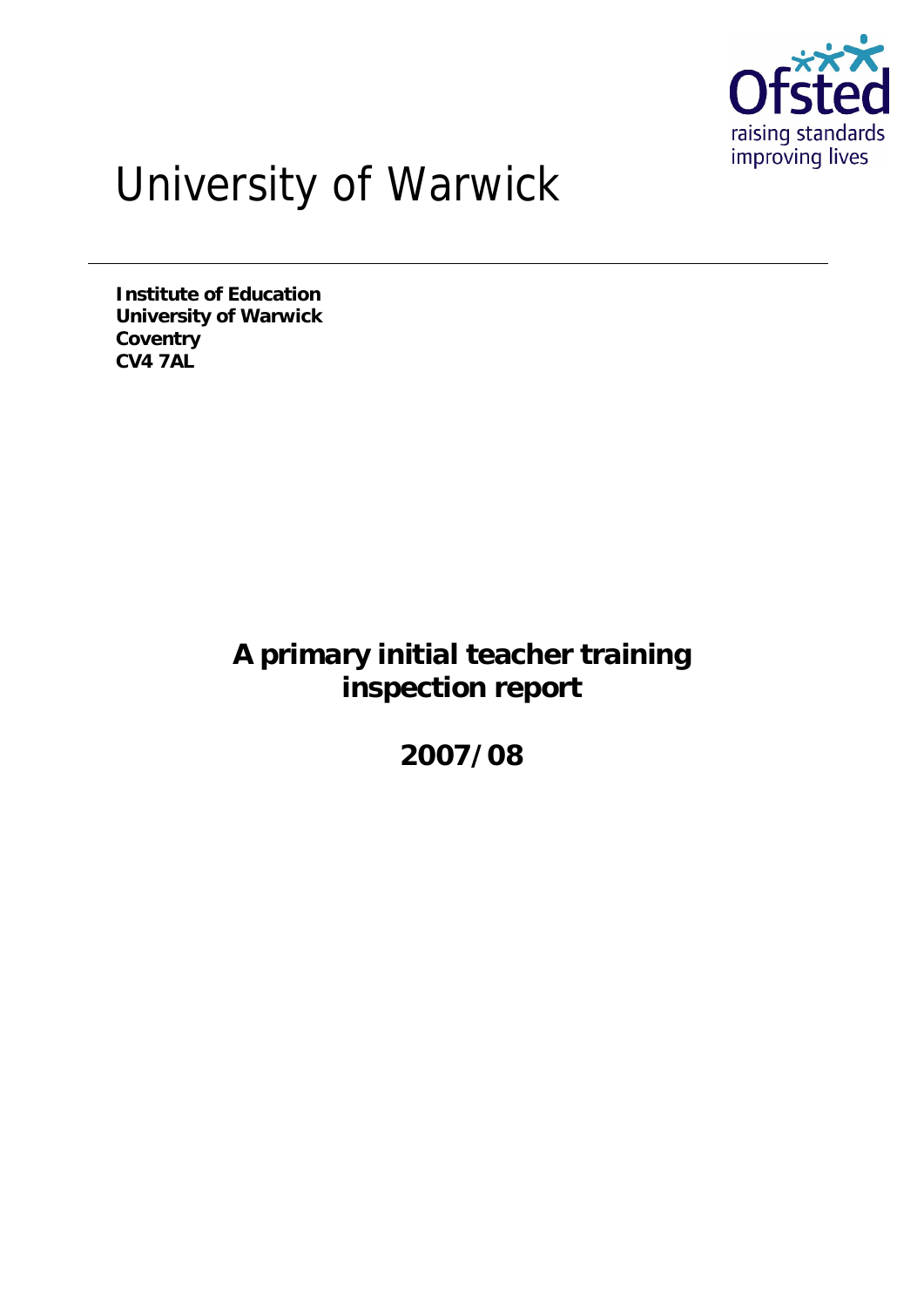© Crown copyright 2008. This report may be reproduced in whole or in part for non-commercial educational purposes, provided that the information quoted is reproduced without adaptation and the source and date are stated. Inspection reports are available on the Ofsted website (www.ofsted.gov.uk).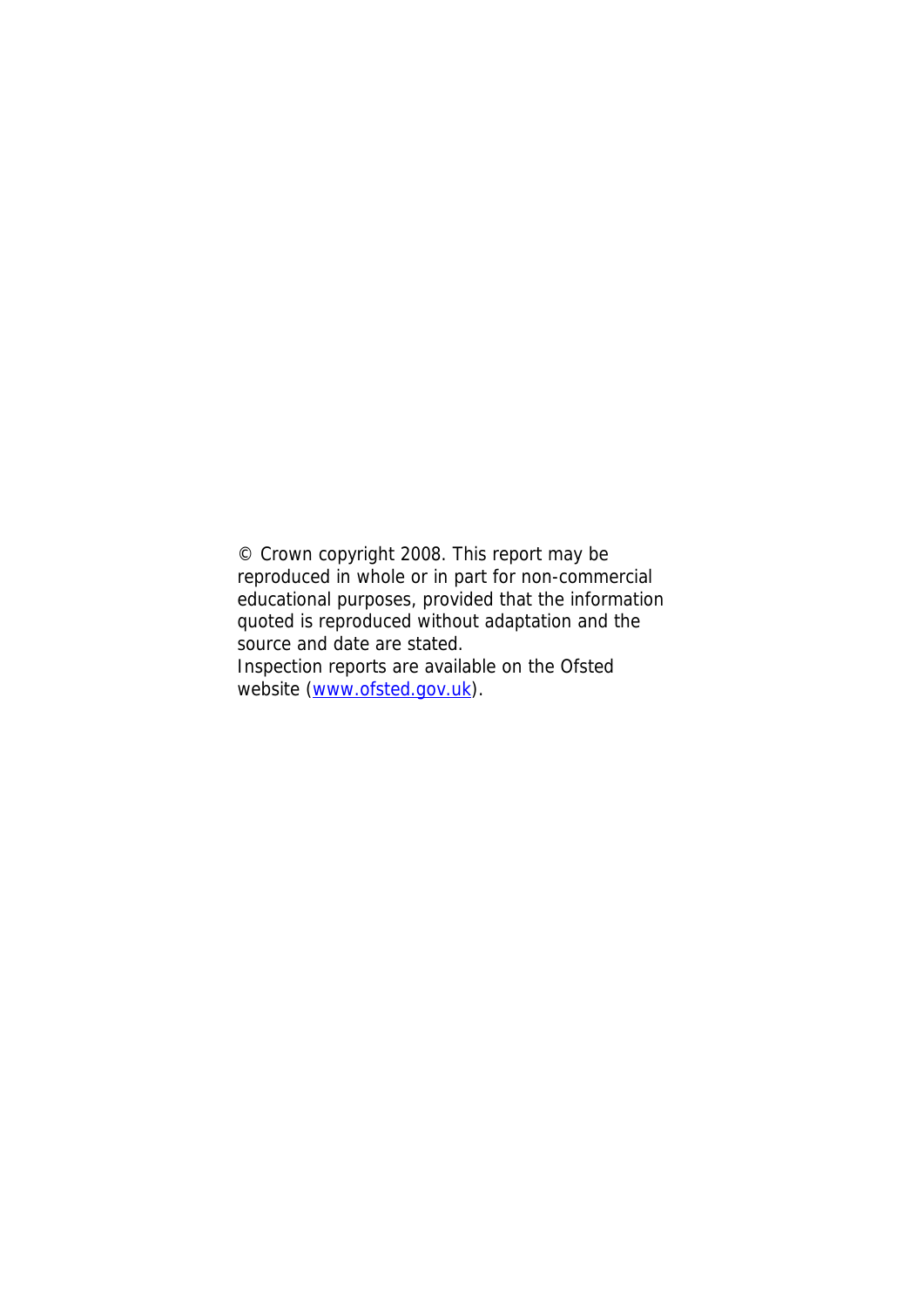## **Introduction**

The University of Warwick works in partnership with 150 schools to provide primary initial teacher training (ITT) courses. The university offers a full time post graduate course in Early Years (3-7) and in Primary Education (5-11). At the time of the inspection there were 155 trainees. The undergraduate programme has not been offered since 2004 and the final cohort of trainees completed their training in 2007.

## **Context**

The inspection was carried out by a team of four inspectors in accordance with the Ofsted Handbook for the Inspection of Initial Teacher Training (2005-2011).

This revised report combines the judgements from a short inspection of the provision in English, mathematics, science, information and communication technology (ICT) and an inspection of the management and quality assurance arrangements in 2007/2008, with the judgements from the scrutiny of further evidence submitted to Ofsted in the autumn of 2008.

**Grades are awarded in accordance with the following scale**

| Grade 1 | Outstanding  |
|---------|--------------|
| Grade 2 | Good         |
| Grade 3 | Satisfactory |
| Grade 4 | Inadequate   |

## **Main inspection judgements**

**Standards: Grade 1**

**Quality of training: Grade 1**

**Management and quality assurance: Grade 1**

The next inspection of this provider will take place in accordance with the ITE Inspection Framework.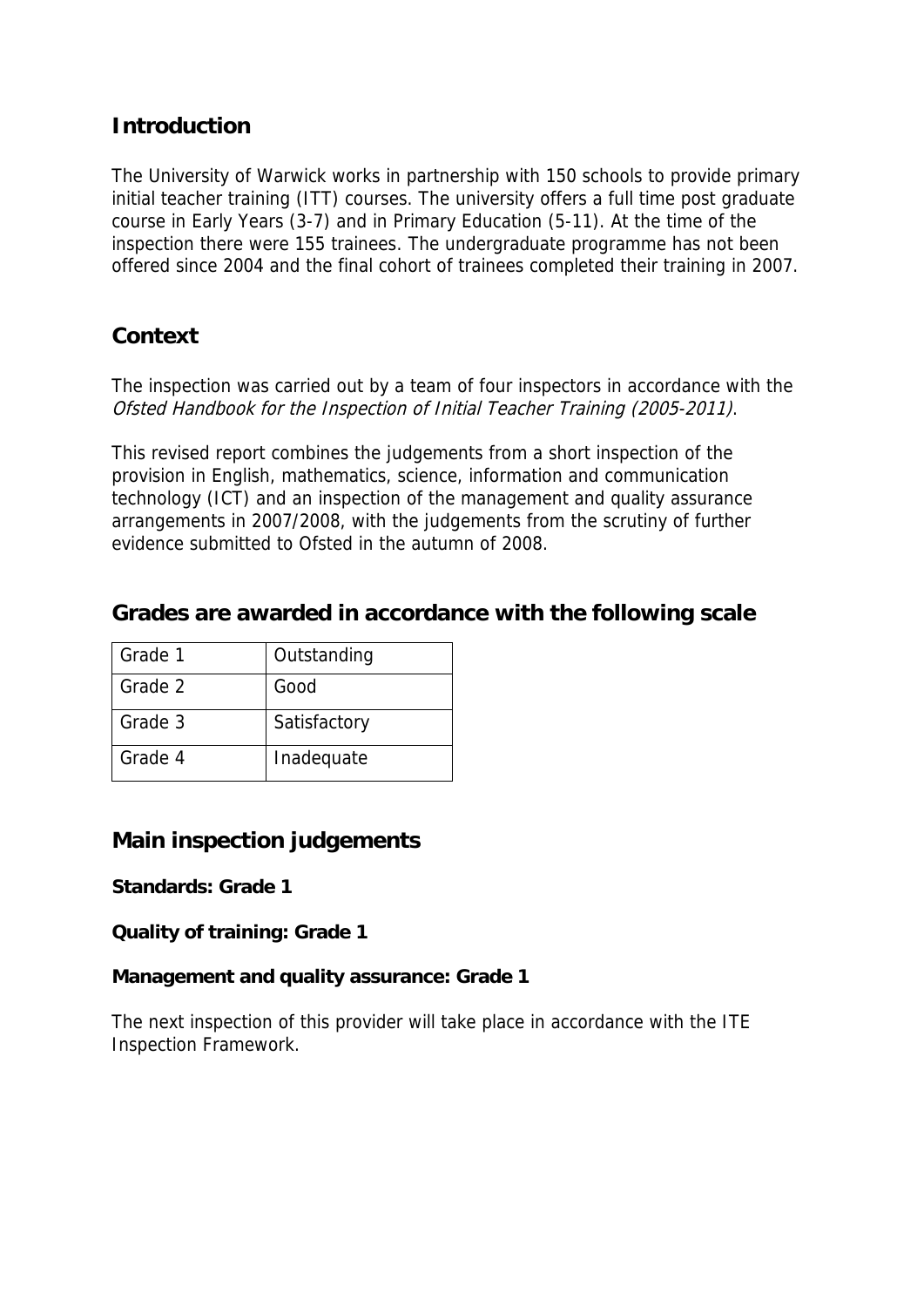# **Key strengths**

- the strong partnership with a wide range of educational settings
- the high quality of training, especially at the centre
- the high level of consistency in procedures, practice and professionalism
- the innovative use of information and communications technology (ICT)
- the strong focus on improvement through constant review and regular consultation of all in the partnership
- the transparency of decision making about provision
- the effective selection of trainees who rise to the challenge of becoming reflective practitioners.

#### **Points for consideration**

- refining procedures to quality assure the work of link tutors and share best practice across the partnership
- sharpening targets so that those specified in programme development planning can be better evaluated.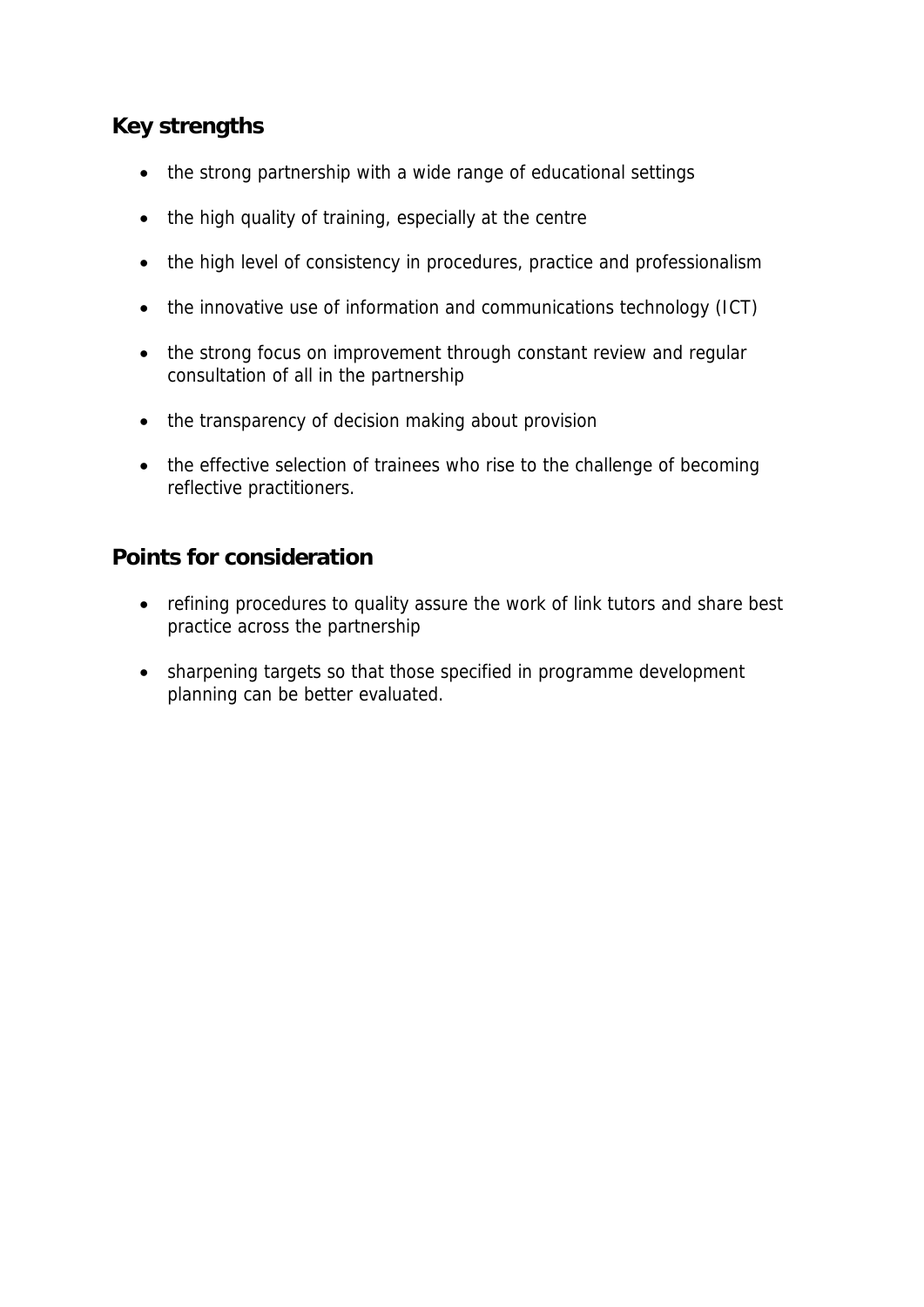# **The quality of training**

1. The quality of training is outstanding. It is very well designed to meet the Requirements. Trainees teach in at least two key stages, with those on the early years' course spending additional time in a nursery or children's centre and those on the primary course visiting Year 7 and the Foundation Stage. Courses have a good balance between centre and school based training with well timed modules and assignments to link both. Sessions at the centre lead into, and build on, trainees' experiences in schools with an increase in challenge and development of skills. Since the last inspection, a revamp of the provision in foundation subjects has increased coherence while retaining discrete teaching by specialists. Training in early reading has improved significantly and is rated highly by newly qualified teachers.

2. The professional studies programme drives the content of the course. Trainees receive up to date information from specialists on themes such as talk for learning, which is carried through into subject content. In science, for example, there is a strong emphasis on talk as part of investigation. National curricular guidance, initiatives and reports, including the Rose Review, are well embedded. The programme is planned very well, dynamic and flexible, with many experiences that trainees find rewarding and exciting. A creativity week, similar to some schools' thematic weeks, provides experiences that contribute to a number of Standards and interlink aspects of professional studies and subject modules. Directed tasks are interwoven into the training programme to inform and revisit topics. Good examples include those to assess children's progress, and those that guide trainees' time in partnership schools where there is effective practice in meeting the needs of children who have English as an additional language. The strong emphasis on asking for trainees' opinions fosters well-founded personal philosophies of education and extends the trainees' ability to reflect critically on centre and school based experience.

3. The very good provision in ICT, and its innovative part in centre based training, enhances trainees' understanding of the potential of ICT to promote pupils' learning and increases their own proficiency in its use. The well equipped technology centre and library provide excellent venues for trainees to study and develop their competence in using multi-media technology. Staff in schools appreciate the high levels of expertise in ICT that the trainees bring to their teaching.

4. Centre based training is of high quality. Trainers are well qualified; several have a national reputation in their field. They provide outstanding role models and constantly model good practice. Their enthusiasm, continuous challenge and willingness to give of their time inspire and encourage trainees to be successful. Sessions are planned meticulously with opportunities for the more able trainees to extend their thinking. Those trainees who need help in writing assignments or who have gaps in their knowledge receive full support to improve.

5. The development of subject knowledge is a strong element of both centre and school based training. Audits of trainees' knowledge are supplemented in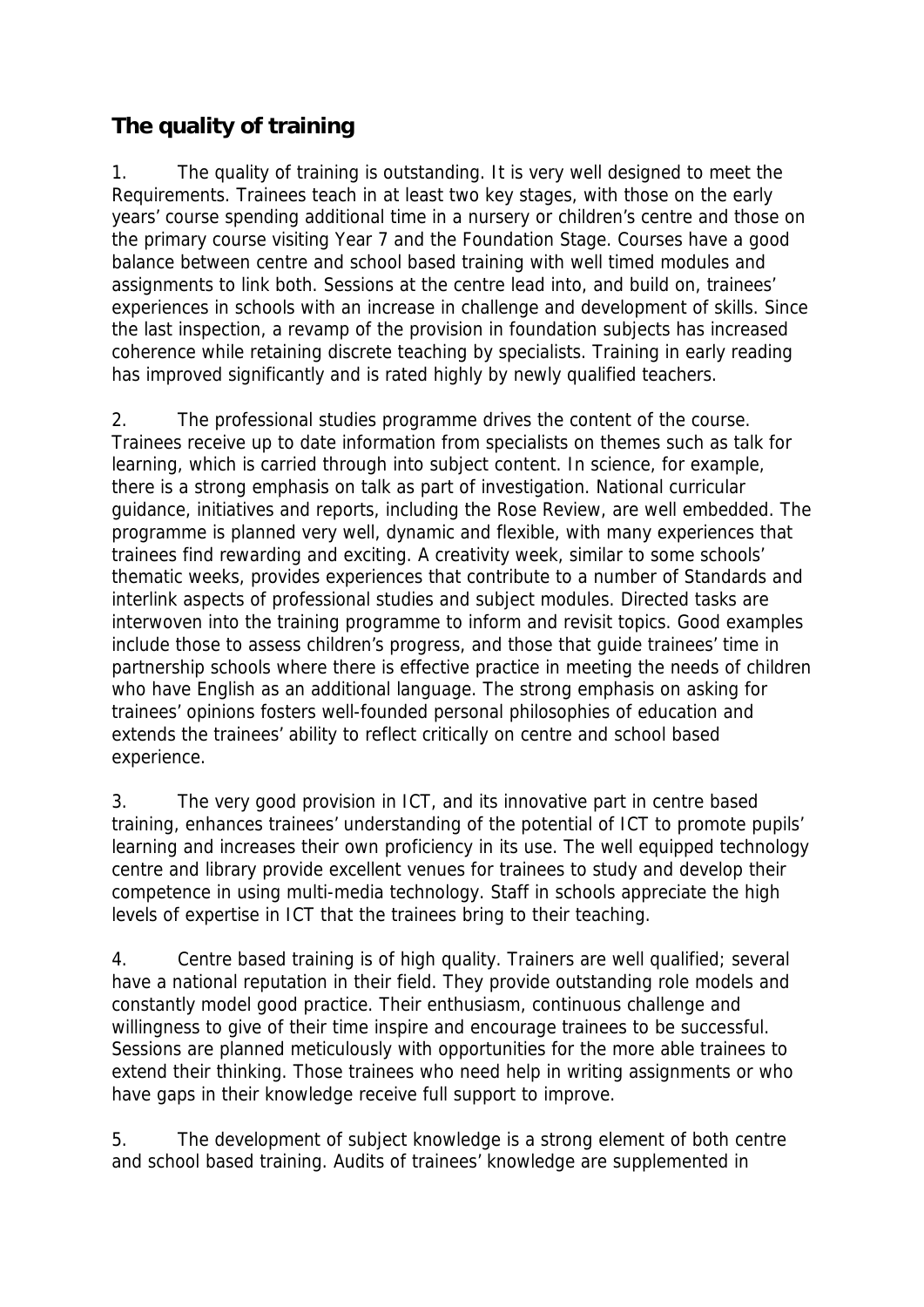schools by observation of experienced practitioners and practical tasks which place the knowledge in context. Personalised learning is therefore a strong feature of the programme. Trainees are involved fully in monitoring their own progress. They have a very clear picture of their academic and professional performance through their own evaluations and from thorough feedback on assignments, tasks, placements and seminars. Trainees meet regularly with their personal tutors to discuss how well targets are being met. This leads smoothly and successfully into the agreement of targets for continuing professional development.

6. Partnership schools are effective venues for training. Headteachers and mentors value highly the ongoing relationship with link tutors and their support, particularly when grading performance, or if a trainee is giving cause for concern. Mentors and class teachers support trainees very well. Observations of trainees' teaching are structured by exemplary forms and guidance. Trainees receive clear indications of how their teaching met the Standards, detailed feedback on the effectiveness of the lesson and helpful advice on how to improve. Mentors' reports, which are passed on to the next school, are a comprehensive record of trainees' progress. Targets set for the next placement do not always make clear exactly what will count as success in meeting them.

#### **Management and quality assurance**

7. The recruitment, selection and retention of trainees are excellent. The prospectus and website provide very clear information about the content of the courses, entry requirements and selection procedures. Initiatives, including men into teaching events and the student associate scheme, are having a positive impact on the number of applications from under-represented groups. Applicants selected for interview receive detailed information on what to expect, especially the assessments in mathematics and English, and how the required time in school will inform discussions. Help is readily available to organise a placement in a partnership school, for those who need it, and to prepare for the interview. Trainees appreciate the rigour of the selection process, particularly participation in group and individual interviews with staff from the university and from partnership schools. Interviewers receive detailed guidance on the criteria for selection. The process is well structured to assess candidates' suitability for teaching and their ability to reflect critically on their experiences. Unsuccessful candidates receive clear feedback. Those offered a place receive comprehensive information on how to prepare for the course, and the necessary steps to gain clearance to work with children. Information about individual needs is shared with trainers before the course.

8. The partnership has evolved and strengthened considerably since the last inspection. A good number of schools have opted to be sole partners with the university because of the clarity of what is expected, the high quality of support and the valued training for mentors and class teachers. The partnership agreement lists clearly the criteria to be met and the commitments expected of all in the partnership.